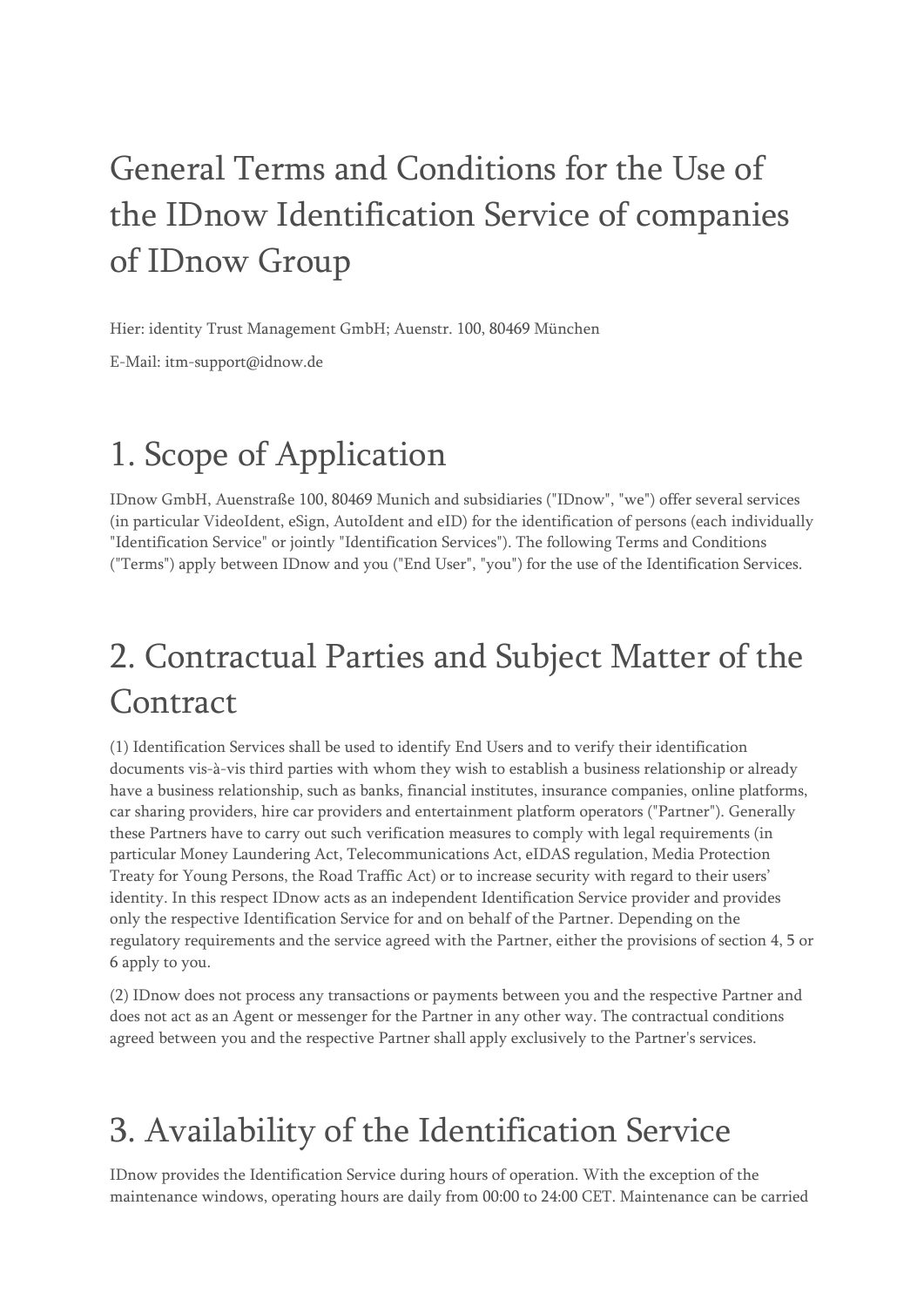out daily from 00:00 to 06:00 CET and when maintenance work is urgently required to maintain operation.

## 4. VideoIdent and eSign Identification processes

The Identification Service for the VideoIdent and eSign products is provided by IDnow in terms of a video telephony between the End User and a special trained agent (Identifier). During such a conversation, an Agent checks the identity or age of the End User –depending on the Partner's specifications – with the help of ID documents. The individual steps of the identification process are as follows:

- 1. Participation in the Identification Service requires a process number assigned to the respective End User, which IDnow already knows or which is communicated to the End User in advance by IDnow or the Partner.
- 2. The End User must enter personal data (e.g. first and last name, date of birth, nationality), which are suitable for verifying his identity or age, in an input mask. Alternatively, these personal data are transferred to IDnow by the Partner.
- 3. The Agent compares the data from step 2 with data from a valid official ID document of the End User, such as first and last name, date of birth, place of birth, nationality, ID number, issuing authority and address. It may also be necessary for the Agent to take photographs of the End User and his ID document, to record the data in the ID document and to make an audioand/or video recording. The type and scope of collected data depend on the requirements of the respective Partner and the legal requirements to be observed by this Partner. Further information can be found in the privacy policy of the respective Partner.
- 4. Depending on the requirements of the Partner, the End User will be asked to provide additional documents (e.g. registration certificates, invoices from electricity/gas/telecommunications providers, salary slips, matriculation certificates) ("Additional Documents") or have them photographed by the Agent.
- 5. The information contained in the documents described in step 4 is also collected and compared by the Agent with the data provided in steps 2 and 3, to the extent necessary to identify the End User or to verify his/her age.
- 6. The End User then receives an email or SMS from IDnow with a centrally generated transaction number ("TAN") assigned to the respective identification process. During the video call, the End User sends it back to IDnow upon request by entering it in an input field provided for this purpose. IDnow checks the correct input on the system side and via an Agent.
- 7. IDnow can only finalize the identification or age verification of the End User if all documents necessary for the verification have been provided by the End User, which are required by the IDnow application ("IDnow-App") or the IDnow employee in terms of the process.
- 8. IDnow transmits the data collected during the identification process to the Partner (usually photographs of the front and back of the ID document, a photograph of the End User, the data collected from the ID document and an audio and/or video recording of the call for the duration of the video call).

### 5. AutoIdent Identification Process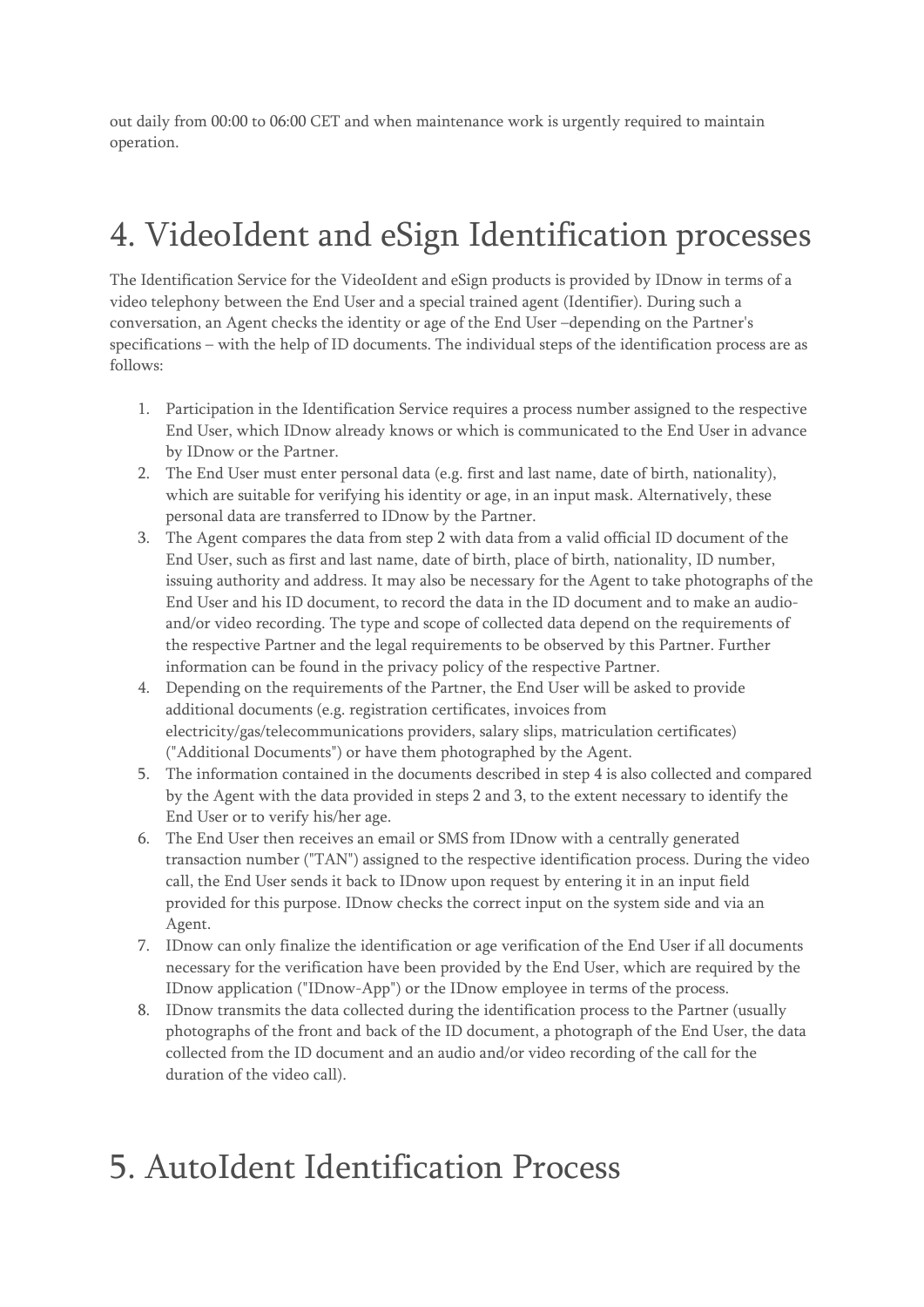The Identification Service AutoIdent is made available to the End User via a mobile app. In terms of the AutoIdent verification process, the ID document is verified and optionally compared with the person. The individual steps of the process are as follows:

- 1. Participation in the Identification Service requires a process number assigned to the respective End User, which IDnow already knows or which is communicated to the End User in advance by IDnow or the Partner.
- 2. The End User must then enter personal data (e.g. first and last name, date of birth, nationality) in an input mask that is suitable for verifying his identity or age. Alternatively, these personal data are transferred to IDnow by the Partner.
- 3. The IDnow software compares the data from step 2 with data from a valid official ID document of the End User, such as first and last name, date of birth, place of birth, nationality, ID number, issuing authority and address. Photographs of the ID Document and the End User are taken. An video recording of the process can also be made. The type and scope of collected data depend on the requirements of the respective Partner and the legal requirements applicable for this Partner. Further information can be found in the privacy policy of the respective Partner.
- 4. Depending on the requirements of the Partner, the End User will be asked to provide and record additional documents (e.g. registration certificates, invoices from electricity/gas/telecommunications providers, salary slips, matriculation certificates) ("Additional Documents") using the IDnow-App.
- 5. The information contained in the documents described in step 4 will also be collected and compared with the data provided in steps 2 and 3 to the extent necessary to identify the End User or to verify his age.
- 6. IDnow can only finalize the identification of the End User if all the documents required for verification have been provided by the End User, which are required by the IDnow-App in terms of the process.
- 7. IDnow transmits the data collected during the identification process to the Partner (usually photographs of the front and back of the identification document, a photograph of the End User, the data collected from the identification document and where applicable a video recording of the identification process).

## 6. eID Identification process

The Identification Service eID is made available to the End User via a mobile app or via special hardware (card reader) on desktop devices. This Service proves the identity of natural persons by means of an electronic proof of identity in accordance with § 18 of the German Identity Card Act (Personalausweisgesetz) by reading and transmitting certain data from the electronic storage and processing medium ("chip") of the German so-called electronic identity card ("German eID").

The processing of your personal data within the performance of the electronic proof of identity by means of the solution takes only place in the autonomous technical functionalities of a service provider (AUTHADA GmbH, Julius-Reiber-Str. 15a, 64293 Darmstadt bzw. Governikus GmbH & Co. KG

Hochschulring 4 28359 Bremen ) for identification according to the German Money Laundering Act to request the transmission of personal and ID card related data from the ID card) and the technical infrastructure (eID server) connected to these via a secure Internet connection, which ensures secure communication with the Chip of your German eID and the necessary connection to the infrastructure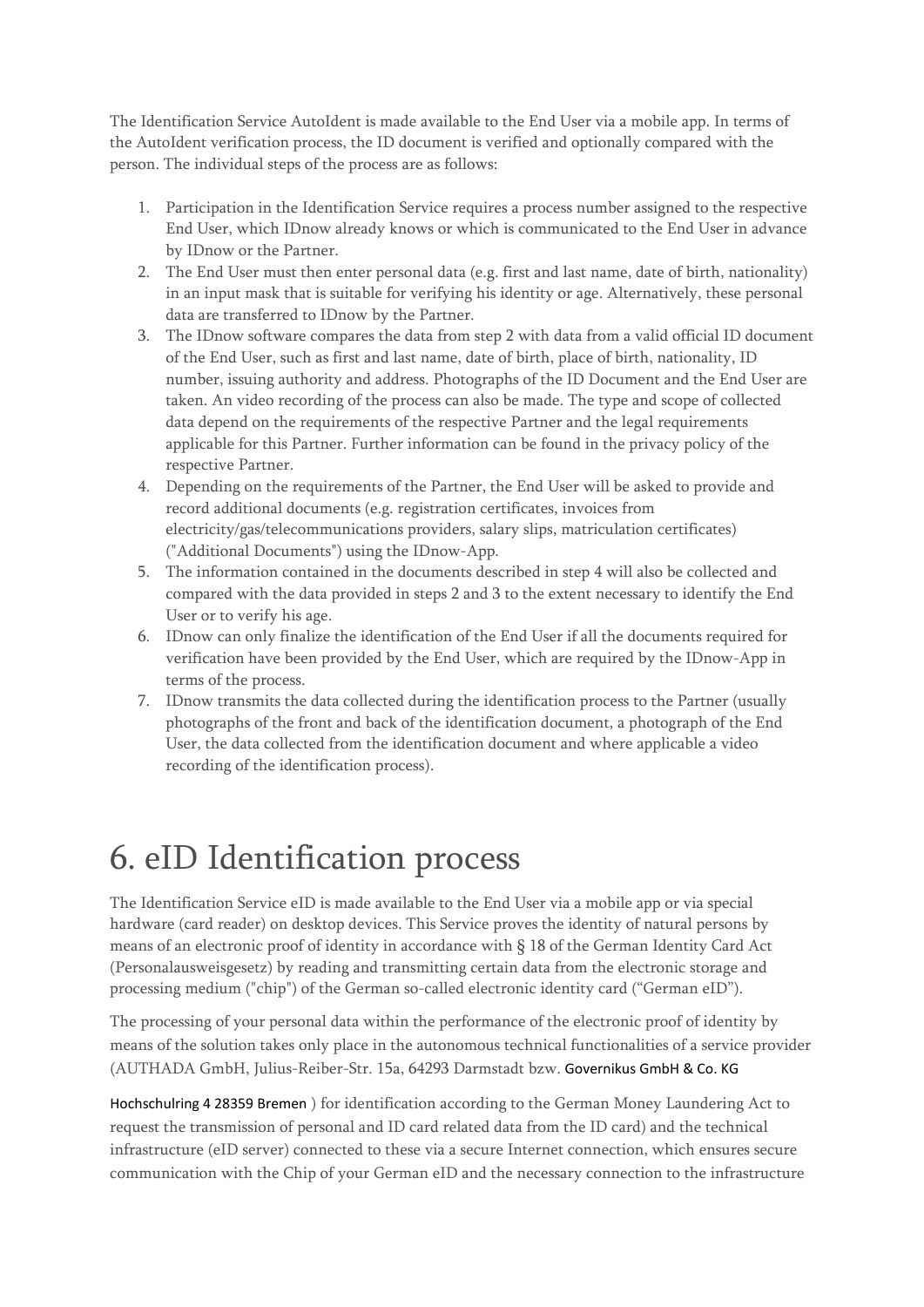for electronic proof of identity. Further information on the process can be found in the identity card portal operated by the competent Federal Ministry at www.personalausweisportal.de.

The identification process with the corresponding steps and the associated data processing works as follows:

- 1. On the website of the Partner, the End User is made aware of the option of identification by IDnow.
- 2. The End User starts the identification process. Within the framework of this process, both the PIN and the data of the German eID are collected via NFC function.
- 3. The End User authorizes the collection of the data for transmission to IDnow and the Partner.
- 4. The identification is now complete. The extracted data will be forwarded directly to IDnow and checked by them.
- 5. IDnow transmits the data collected during the identification process to the Partner.

In connection with the electronic proof of identity, the respective service provider generally does not process personal data in the app or in other systems, with the exception that upon successful completion of the electronic proof of identity the personal data is received from the eID server and retained as far as § 11 and § 8 of the German Money Laundering Act applies.

It is the End User's responsibility to ensure that the following requirements are met in order to be able to use the Identification Service eID:

- Only natural persons who intend to enter into a business relationship with the Partnermay use this service. The minimum age is 16 years in accordance with § 18 Personal Identity Card Act.
- The End User must have a German eID with activated electronic proof of identity (eID function), the use of which is not restricted by blocking in the sense of § 10 German Personal Identity Card Act
- The End User must have a compatible and near field communication (NFC) capable mobile device and he must have activated this NFC function
- The End User must have the latest version of the app installed on a mobile device, on a desktop device the latest version of AusweisApp2.
- In order to access the data of the German eID, the End User must know his/her corresponding secret number/Personal Identification Number (PIN) (6-digit personally assigned PIN)
- The used device must have an active and stable internet connection.

## 7. Conclusion of the User Relationship

By clicking on the "Start identification" button or a similarly identical inscription, the End User submits an offer to IDnow to conclude a user relationship in accordance with these Terms and it is concluded by the actual execution of the Identification Service.

Only natural persons may use the Identification Service.

## 8. Obligations of the End User

The End User is obliged to provide IDnow with all documents required for the provision of the Identification Service in accordance with section 4, 5 and/or 6 of these Terms and to truthfully enter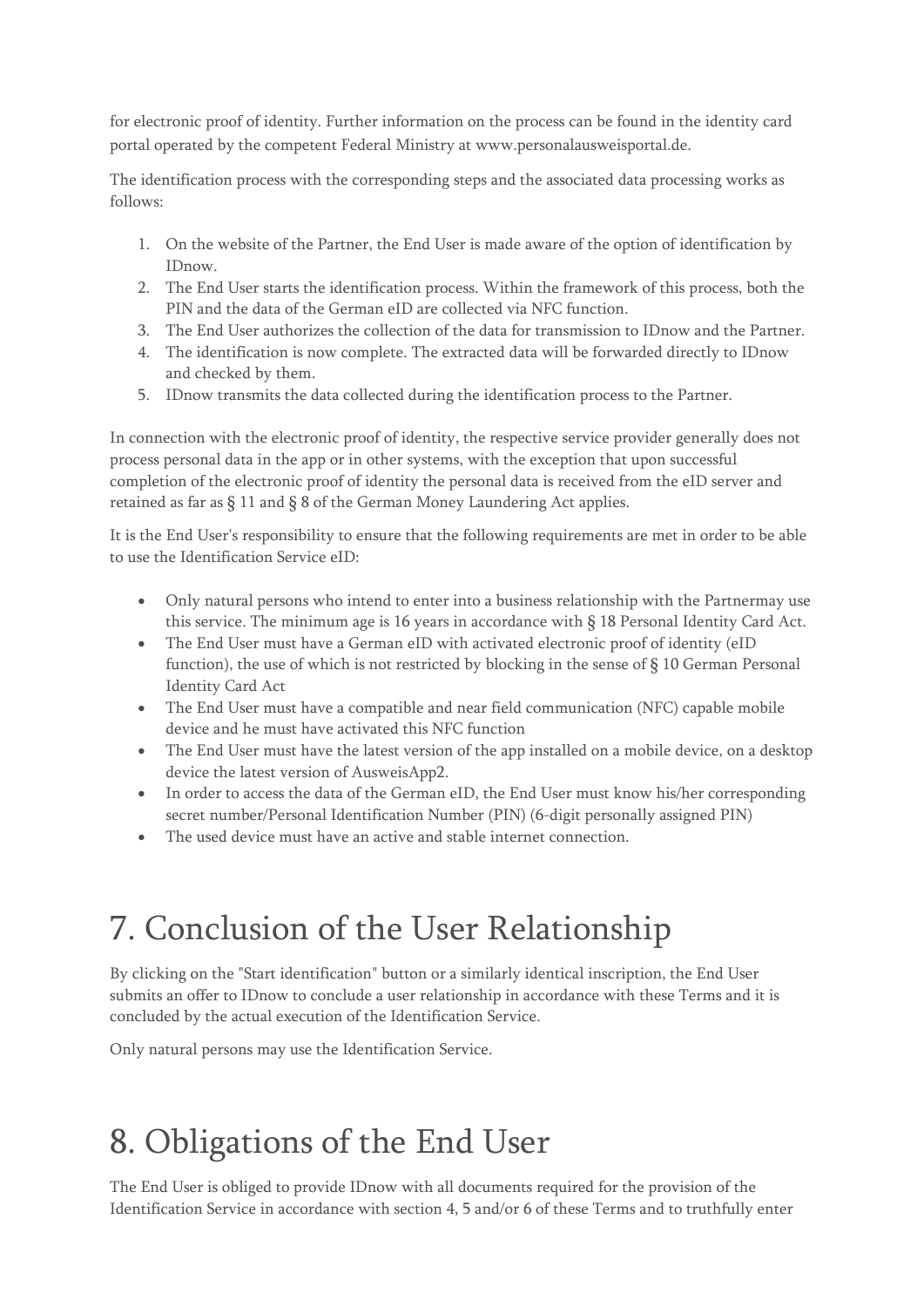all information in the data fields provided. Furthermore the End User is also obliged to ensure that no other persons are identifiable during the identification process.

To use the IDnow-App, a suitable terminal (e.g. a computer, smartphone or tablet) and a stable Internet connection are required. If the End User wishes to use the Identification Service via a mobile terminal, this will only be possible by using the mobile app. It is available for terminals with the iOS operating system via the iOS App Store function and for Android via Google Play. The End User is responsible for ensuring the performance and compatibility of the respective terminal.

The End User must keep the data made available by IDnow (e.g. transaction number and TAN) secret and protect it against the use by unauthorised third parties. The End User informs IDnow immediately in case of suspicion of unauthorized use of his data via email to: fraud@idnow.de.

The End User must:

- Not share his/her password (if applicable)
- Not provide access to any SMS TAN sent to his/her mobile number
- Notify IDnow without undue delay if any authentication factor has been compromised using the contact methods below

To ensure the security of the process and the best possible experience, the End User should:

- Use a device with a good enough camera to capture clear pictures of the document. A clear picture means that the camera can capture a picture of the ID document which clearly shows the text on the document and the background structure of the document.
- Use the latest app version provided by IDnow or the Partner
- Ensure that the device is up-to-date with the latest security patches provided by its vendor
- If applicable: Ensure that the browser used is up-to-date with the latest version provided by its vendor
- Perform the identification in a quiet environment without outside interruptions

### 9. Fees

IDnow provides the Identification Service for the End User free of charge. IDnow receives a fee from the Partner.

Any fees for a data connection to the Internet required for the use of the Identification Service shall be borne by the End User.

## 10. Liability

IDnow, its legal representatives and auxiliary agents shall be liable for (i) intent and gross negligence, (ii) injury to life, limb or health, (iii) fraudulently concealed defects and (iv) in the event of the assumption of a guarantee according to statutory provisions.

In case of slight negligence IDnow is only liable for the violation of essential contractual obligations and to the extent of the foreseeable damage typical for the contract. Essential obligations in this sense are obligations whose fulfilment enables the proper execution of the Agreement in the first place and on whose fulfilment the End User may rely.